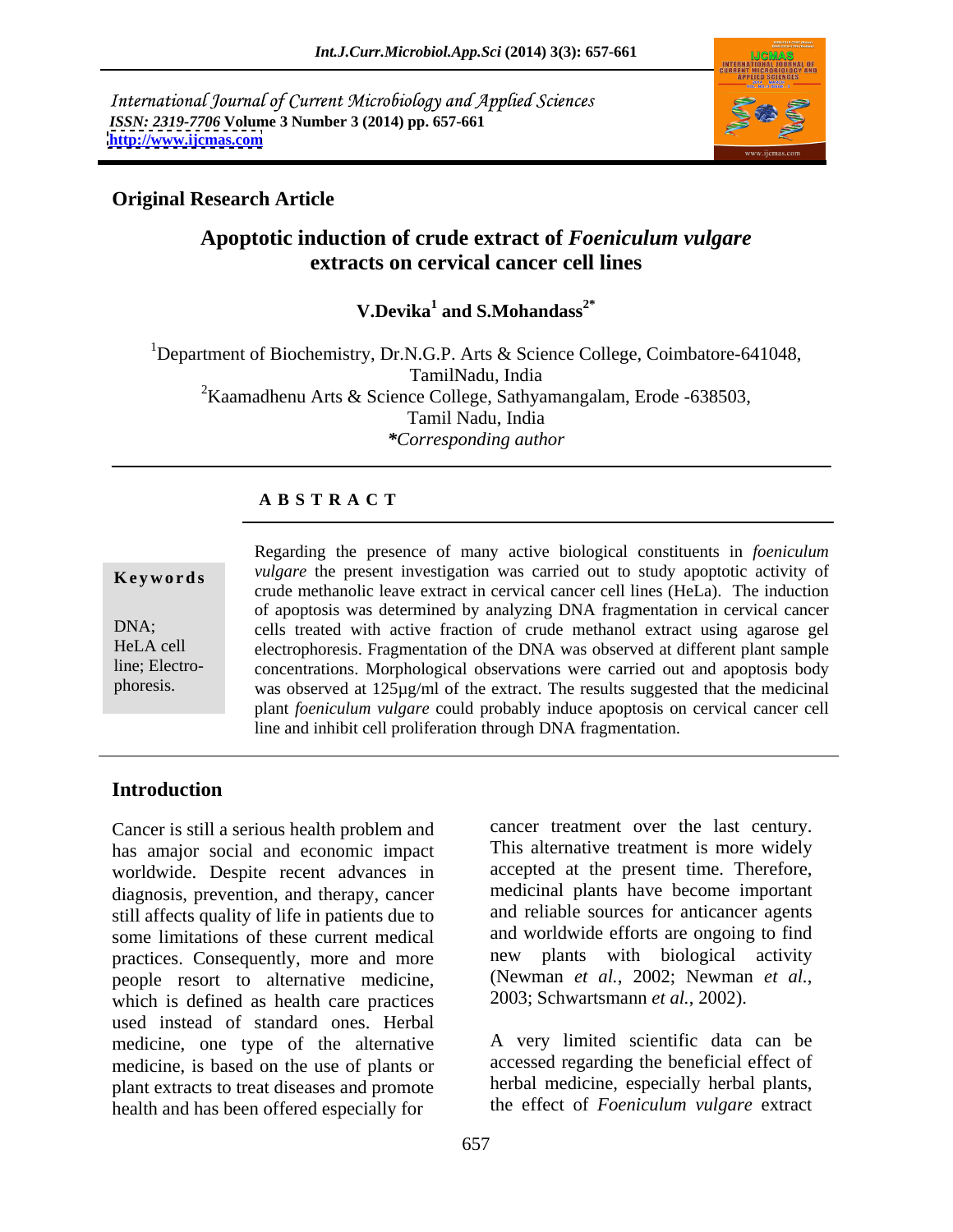on human cervical carcinoma cells was **Cell culture** studied as a preliminary exploration. *Foeniculum vulgare-* Fennel is a plant belonging to the Umbelliferae (Apiaceae) family, known and used by humans since antiquity. Because of its flavor, it was Minimal Essential Medium supplemented cultivated in every country surrounding with 10% FBS, penicillin (100 U/ml), and the Mediterranean sea. Its therapeutic streptomycin (100 µg/ml) in a humidified (Puelo, 1980) and culinary utilization was so large that fennel was exported from country to country for centuries. Today, all **Analysis of dna fragmentation** these cultures have given rise to a great complexity, and simple observation of the plant's morphological characteristics is not sufficient to classify the different fennel species and subspecies (Jansen, 1981).

In the present study, cell cytotoxicity was determined after treating with plant extract. The cytotoxicity effect of plant extract was evaluated at gene level based on genomic assay such as DNA fragmentation from gel electrophoresis.

# **Materials and Methods** controller and  $\mathbf{M}$ **example 2016** controller and  $\mathbf{M}$ **example 2016** controller and  $\mathbf{M}$ **example 2016** controller and  $\mathbf{M}$ **example 2016** controller and  $\mathbf{M}$ **example 2016** controll

The plant sample was collected from the local areas of Coimbatore. The plant sample has been authenticated by TNAU, TTE solution. Cbe.

The stems, shoots, leaves of *Foeniculum* Add 0.7 ml<br>vulgare were washed thoroughly and vigorously. *vulgare* were washed thoroughly and shade dried at room temperature. The dried leaves were subjected to size reduction to fine power by using dry grinder and passed through a sieve. 20gm plant powder was dissolved in 200ml of distilled water and methanol in a different conical flask and mixed well and the Discard supernatants by aspiration or by extract was filtered through Whatmann a rapidly inverting tubes and carefully remove no.1 filter paper. This extract was used for the present study. wall of the tubes with a paper towel corner.

### **Cell culture**

*HeLa* cell lines was obtained from National Centre for Cell Sciences, Pune (NCCS). The cells were maintained in atmosphere of 50  $\mu$ g/ml CO<sub>2</sub> at 37 °C.

### **Analysis of dna fragmentation**

Dispense 0.5 ml of cell suspension.

Centrifuge cells at  $200xg$  at  $4^0C$  for 10 min.

Add to the pellet 0.5 ml of TTE Solution and Vortex Vigorously. This procedure allows the release of fragmented chromatin from nuclei, after cell lysis (due to the presence of Triton X- 100 in the TTE solution) and disruption of the nuclear structure (following  $Mg^{++}$ chelation by EDTA in the TTE Solution).

To separate fragmented DNA from intact chromatin, centrifuge tubes at 20,000xg for 10 min at  $4^0$ C.

**Collection of plant materials** Carefully transfer supernatants in new tubes labeled T (Top).

> Add to the small pellet in tubes 0.5 ml of TTE solution.

**Preparation of plant extract** vortex vigorously. The addition of the Salt Add 0.5 ml volume of Ice-cold %M NaCl and should be able to remove histones from DNA. Add 0.7 ml of ice-cold isopropanol and vortex vigorously.

> Allow precipitation to proceed overnight at -  $20^{\circ}$ C. This step can be shortened by putting samples in a bath of ethanol/dry ice for 1 hr. After, precipitation, recover DNA by pelleting for 10 min at 20,000x g at  $4^{\circ}$ C.

> any drops or fluid remaining adherent to the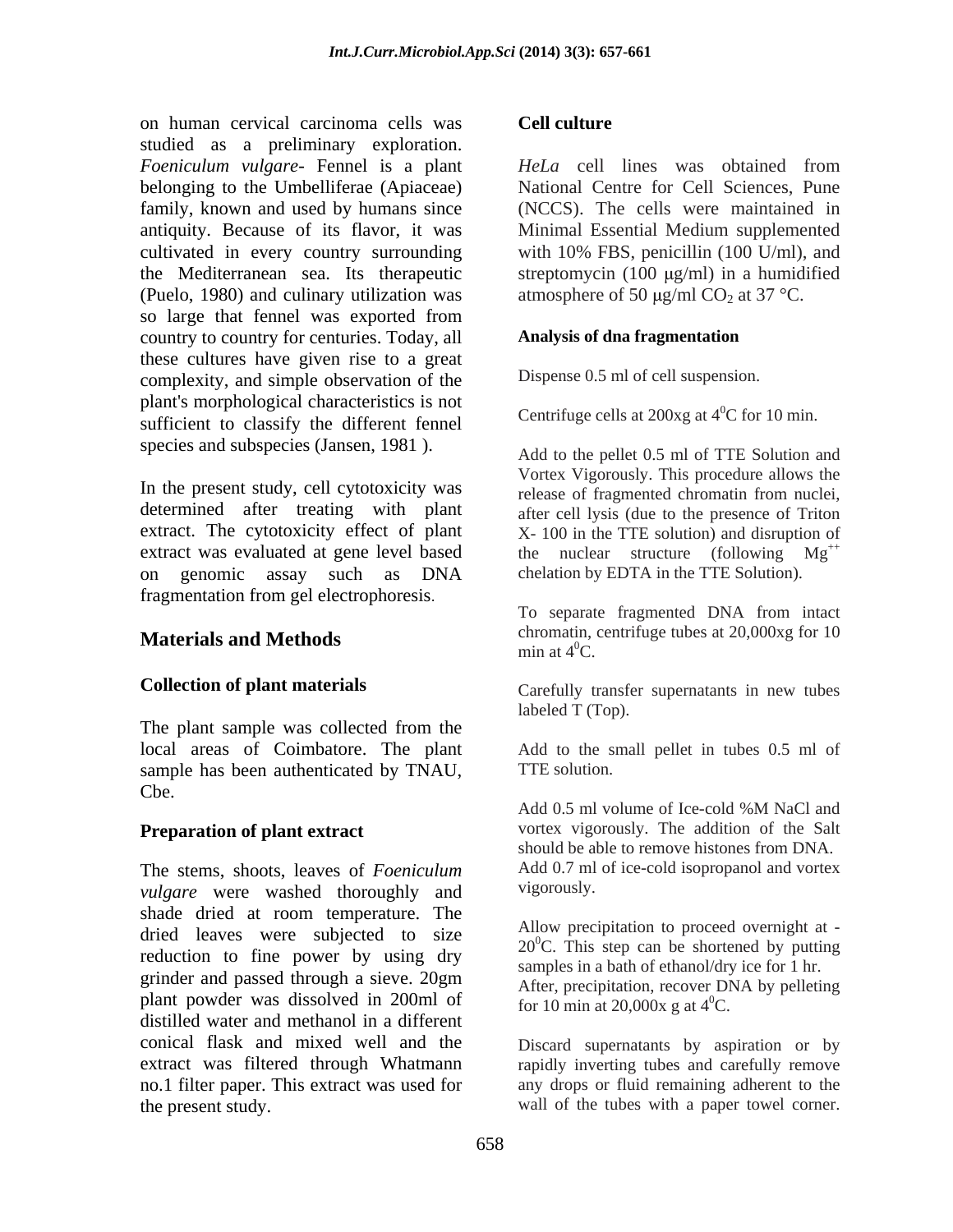This can be critical step because the pellet **DNA** fragmentation was detected.

Rinse the pellets by adding 0.5-0.7 ml ice-cold

Centrifuge tubes at 20,000x g for 10 min at

Discard supernatants by aspiration or by the tubes in upright position for at least 3 hr

Dissolve DNA by adding to each tube 20-50 this study.  $\mu$ l of TE solution and place the tubes at 37<sup>0</sup>C. Mix the samples of DNA with loading buffer by adding 10x loading buffer to a final<br>concentration of 1x. The addition of loading  $\mu$ g/ml. The fragmented DNA was concentration of 1x. The addition of loading  $\mu$ g/ml. buffer after setting the voltage to the desired stage of apoptosis (Cohen, 1992). level. During electrophoresis it is possible to <br>According to Wyllie (1980), the monitor the migration of samples by following the migration of bromophenol blue dye contained in the loading dye.

Stop the electrophoresis when the dye reaches about 3 cm from the end of the gel.

To visualize DNA, place the gel on a UV

# **Results and Discussion**

The conventional agarose gel cervical carcinoma cell line was studied. electrophoresis was performed on the cells Methanolic extracts of the plant have treated with different concentration of different effects on DNA plant extract for 48 hours. The result fragmentation.DNA fragmentation was showed that inter nucleosomal DNA found in the cells treated with the cleavage produced ladder pattern for the methanolic extract treated cells (Fig. 1).

could be loosen and transparent, hard to be According to Walker (1998), cells and seen. untreated cells could produce a discrete 70% ethanol. attributed to the migration of any DNA 40C. 1998). This indicates that the DNA might rapidly inverting tubes. Carefully remove any describes the presence of apoptotic bodies drops or fluid remaining adherent to the wall in the cell morphological study. This of the tubes by inverting tubes over an observation was also happened to the absorbent paper towel for 30 min. Let air dry positive control cells treated with cisplatin. before proceeding.<br>
be occurred which could not be detected in DNA fragmentation was detected. band from 700 to 1000 kbp, which was unrelated to apoptotic DNA cleavage, but fragment larger than 700 kbp (Walker, be cleaved after treatment but in a large number of base pair. The explanation also An extensive DNA fragmentation might this study.

buffer to samples allows to load gel wells observed around 5 to 8 kbp, which was more easily and to monitor the run of samples. smaller than the typical fragmentation of Run the electrophoresis in standard TBE DNA at 20 to 300 kbp when entering early about 3 cm from the end of the gel. endogenous endonuclease that cleaves at Transilluminator and take photos of the gel. necrosis was not happened in this study Wear eye and skin protection when UV is on. because it associates with the random form It was found that the methanolic extract could cause DNA degradation at 125 g/ml. The fragmented DNA was stage of apoptosis (Cohen,1992). According to Wyllie (1980), the biochemical hallmark of apoptosis is cleavage of the nuclear DNA into  $\sim 200$ base pair multiples. This specific DNA cleavage is due to the activation of the exposed linker regions between nucleosomes. It is worthy to highlight that of DNA cleavage (Darling, 2000).

**DNA Fragmentation of treated cells** medicinal therapeutic value, Therefore, the *Foeniculum vulgare* is well known for its effect of *Foeniculum vulgare* extracts on different effects on DNA methanolic extract at around 200 Kbp.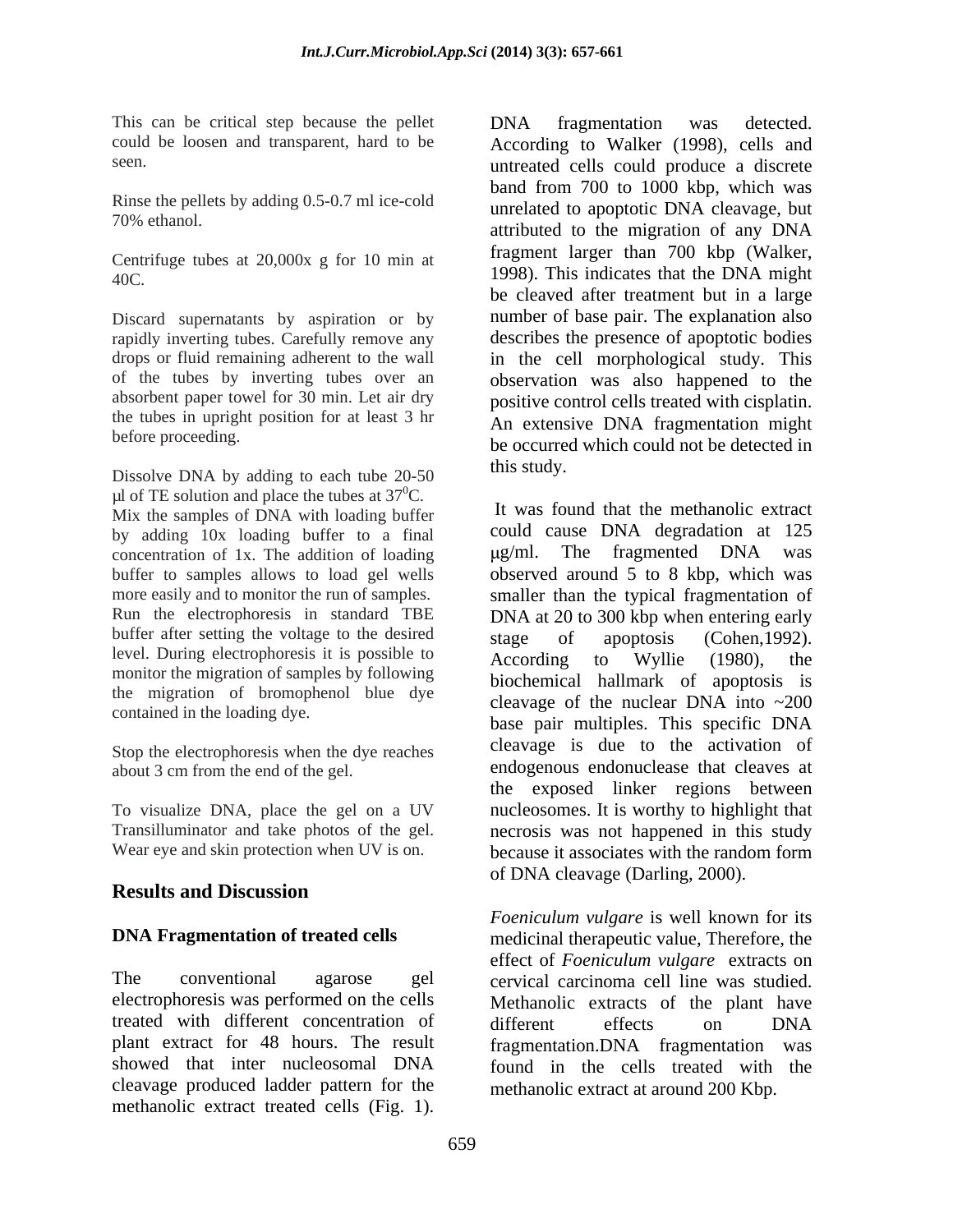**Figure.1** DNA Fragmentation after treatment with *Foeniculum vulgare* extracts compared to the marker(m) values



Lane 1: 125µg/ml; Lane 2: 62.5µg/ml; Lane 3: 31.2µg/ml; Lane 4: Control Lane M: Marker

In summary, our data provide Key morphological features of experimental evidence for the first time that the methanolic extract of *Foeniculum vulgare* showed selective cytotoxic effects these extracts exerted their cytotoxic effects to eliminate cancerous cells via specific apoptotic cell death.  $t$  issue culture for medical research. mumary, our data provide Key morphological features of<br>
eriemental evidence for the first time<br>
the methanolic extract of Foeniculum<br>
inter nucleosomal DNA fragmentation.<br> *care* showed selective cytotoxic effects<br> *Bioche* 

### **Acknowledgement** 306 – 320.

This work was supported under the Minor

Cohen, G.M., Sun, X.M., Snowden, R.T.,

apoptosis may occur in the absence of inter nucleosomal DNA fragmentation. *Biochemical J*., 286, 331-334.

- on cervical cancer cells, Furthermore, Darling, J.L. 2000. Neuronal and glial tumours in vitro: An overview, in: Doyle, A., Griffiths,J.B. Eds., *Cell and tissue culture for medical research*. John Wiley and Sons Ltd, London, pp.  $306 - 320$ .
- Research Project sanctioned from UGC-<br>taxonomy and agricultural SERO, Hyderabad, India. significance. *Belmontia* 12, 20-29. Jansen, P. C. M. 1981 Spices, condiments and medicinal plants in Ethiopia, their taxonomy and agricultural
- **References** and Sausville, E.A. 2002. Natural Newman, D. J., Cragg, G. M., Holbeck, S. products and derivatives as leads to